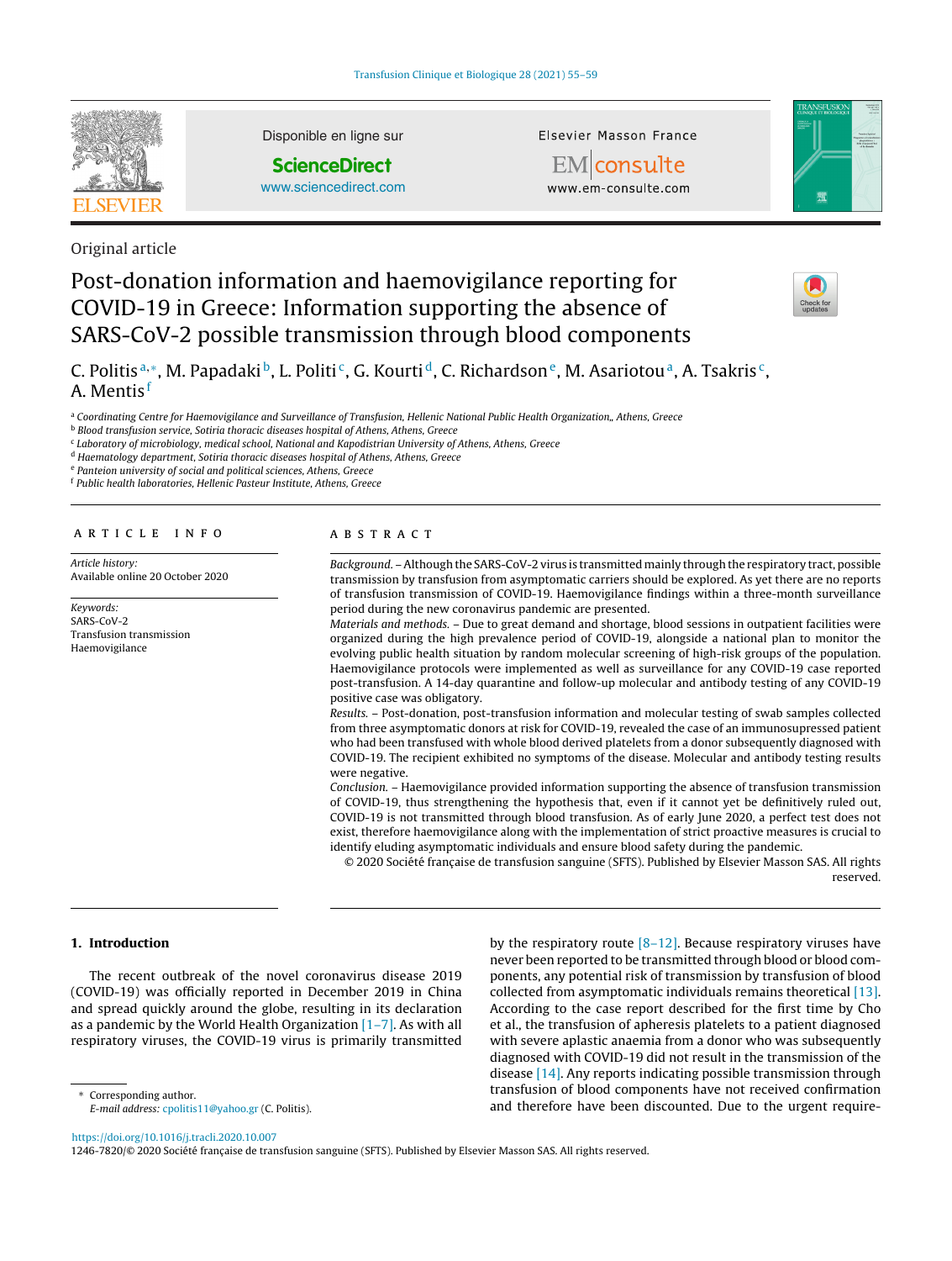ment for blood, it remains critically important to know whether the COVID-19 virus can be transmitted by blood transfusion, because asymptomatic carriers may donate blood and therefore blood donation could be an unidentified route of transmission. The pandemic has the potential to reduce the supply of blood and blood components by affecting blood system activities, which has led to the publication by authorities worldwide of a variety of statements, precautionary measures, interim guidelines and risk assessments concerning blood safety and sustainability [\[15–22\].](#page-3-0)

Following the first confirmed COVID-19 case in Greece in late February [\[23\],](#page-4-0) the authorities promptly took all necessary proactive measures and thus interrupted effectively its spread in the country, with a limited number of cases and fatalities. However, the coronavirus crisis took a toll on blood donations, resulting in shortage of blood supply. As a result, the Coordinating Centre for Haemovigilance and Surveillance of Transfusion (SKAEM) of the Hellenic National Public Health Organization (formerly Hellenic Center for Disease Control & Prevention) issued in March 2020 a detailed guidance protocol for blood safety measures and haemovigilance guidelines during the pandemic, and joined action with the National Blood Centre and other authorities in order to address the problem by organizing voluntary blood donations in several Greek cities in safe outpatient facilities.

In our study we describe the haemovigilance data over a surveillance period of three months (March to May 2020) when prevalence of the virus was high, focusing on post-donation and post-transfusion information regarding the transfusion to an immunocompromised patient of whole blood derived platelets from a donor who was subsequently diagnosed with COVID-19.

#### **2. Materials and methods**

#### 2.1. Haemovigilance measures

In Greece, a system for monitoring, reporting, investigating and analyzing any adverse events related to donations, processing and transfusion of blood, is constantly in use; however, during the high prevalence period of the disease in Greece the alertness level was even more elevated. This system includes actions to prevent recurrence of such events and therefore the provision of post-donation and post-transfusion information is essential. In the absence of a commercial kit for routine blood screening for the presence of SARS-CoV-2, measures for blood safety include deferral of certain donors. All donors with active viral infection or recovering from the disease are deferred for at least 28 days after the resolution of clinical signs and symptoms of infection. Possible exposure to the virus through contact with a suspected or confirmed COVID-19 case results in precautionary deferral for at least 28 days after the exposure. Potential donors who travelled to countries with documented active ongoing COVID-19 transmission are also deferred for at least 28 days after return.

#### 2.2. The blood session

On 8th April 2020, a blood session for police officers was organized as part of the actions taken to address the blood shortage. All potential donors were interviewed before donation and information was collected on their medical status and history, travel history and possible contact with suspected or confirmed COVID-19 cases. All were perceived to be healthy and had no fever or respiratory symptoms. The blood session environment and procedures complied with official instructions from SKAEM. These included hand hygiene conditions and disinfection measures, at least 2 m distance between donation armchairs, usage of protective masks throughout the procedure, distancing between donors while waiting, and use of gloves and antiseptics.

## 2.3. Proactive measures and random screening of high-risk groups for COVID-19

During the period of high incidence of COVID-19 in Greece, the General Secretariat for Civil Protection implemented proactive measures for the effective disruption of the spread of the disease, including random screening of all personnel at high-risk of infection. On April 10th, random screening for the presence of SARS-CoV-2 took place among personnel and police officers stationed at Athens International Airport, with the collection of posterior-pharyngeal (throat) swabs. Among those tested were police officers who had donated in the blood session on April 8th.

Molecular testing of the swab samples was performed according to the manufacturers' recommendations [\[24\]](#page-4-0) at the Microbiology Department of the Medical School of the National and Kapodistrian University of Athens, using the Maxwell® 16 Viral Total Nucleic Acid purification kit on the automated Maxwell® 16 Instrument (Promega Corporation) for the isolation of the viral nucleic acid and the genesig Real-Time PCR COVID-19 CE-IVD kit (Primer Design) on the AriaMx Real-Time PCR system (Agilent Technologies) for the detection of the novel coronavirus RNA. The results were communicated to the General Secretariat for Civil Protection and to the National Public Health Organization, and the positive patients were informed in order to receive specific counselling and instructions regarding the actions they would need to take during the following 14 days, and for their contacts to be traced, in order to take all the necessary measures for the prevention of spread. Follow-up testing of all positive patients was requested at the end of the 14-day isolation period.

Antibody testing was performed using the SARS-CoV-2 Elisa test systems (Euroimmun, Perkin-Elmer), according to the manufacturer's recommendations [\[25\].](#page-4-0)

### **3. Results**

#### 3.1. Donor profile

The random screening identified one COVID-19-positive donor; a 27-year-old female police officer stationed mainly at Athens International Airport. She had no history of contact with people showing respiratory tract infection symptoms, nor with suspected or confirmed COVID-19 cases. On the day of the donation, she mentioned no travelling history. Molecular testing showed very low viral load, possibly indicative either of a mild infection or a prolonged remission period. Further investigation showed that she had returned from an 11-day trip to Bali 33 days before blood donation, travelling via Singapore. She did not report contact with suspected or confirmed COVID-19 cases during her trip. After diagnosis, she stayed indoors in self-isolation for 14 days. She remained asymptomatic during quarantine. All her close contacts were tested for COVID-19 and self-isolated as a precautionary measure. Moreover, her colleagues who donated blood in the same session were subjected to molecular testing and 14 days' quarantine. All contacts and colleagues tested negative for COVID-19.

#### 3.2. Post-donation information and traceability findings

The blood establishment where the blood session was performed on April 8th was informed on April 12th of a confirmed COVID-19 case among the donors. Haemovigilance protocols were triggered and information about the confirmed COVID-19 case was requested. Investigations showed that the whole blood derived platelet unit from this donation had been transfused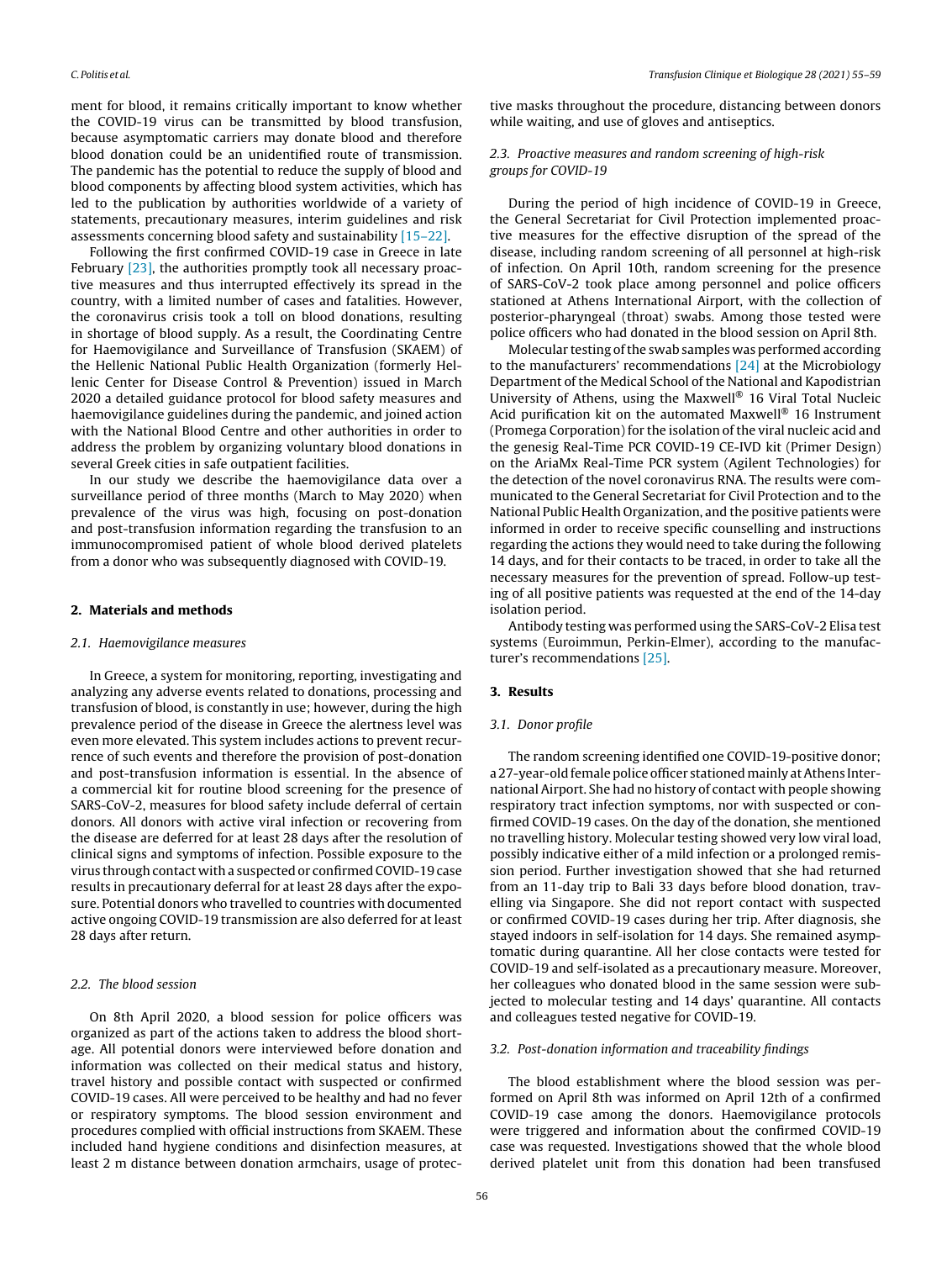into an immunocompromised male diagnosed with acute myeloid leukemia. Red cells and plasma processed from the same blood unit had not been used, and were discarded, according to blood safety protocols.

## 3.3. Recipient profile

The 54-year-old male was diagnosed with acute myeloid leukemia in January 2020, based on bone marrow biopsy and immunophenotype. Cytogenetic analysis and molecular testing established an intermediate prognosis. Consequently, it was planned that he should undergo chemotherapy in order to achieve full remission and be referred subsequently for allogeneic haemopoietic stem cell transplantation (HSCT). He received induction therapy "3 + 7" (idarubicin days  $1-3$  and cytarabine days  $1-7$ ) in the same month. Due to residual disease, a second cycle of intensive treatment with IDA-FLAG (idarubicin, fludarabine, cytarabine and G-CSF) followed in February, after which the bone marrow immunophenotype showed MRD (minimal residual disease) negative. A final third cycle of treatment with IDA-FLAG followed at the end of March. On day +13 of the third cycle (April 12th), the patient was transfused with five units of whole blood derived platelets (corresponding to an adult therapeutic dose) due to severe thrombocytopenia (in the context of severe pancytopenia). No adverse reactions were observed during or after transfusion. During this period of time the patient was without fever, and was treated with piperacillin/tazobactam (10th day), colistimethate sodium (9th day) and vancomycin (1st day – due to diarrhoea with imaging findings of colitis in computed tomography). On day +55 of the third cycle of treatment and while the patient remained without fever, the white blood cells had recovered, but he was still suffering from severe thrombocytopenia and required daily support with platelet transfusions. Moreover, his haematocrit was low, requiring RBC transfusions approximately every five days. He was scheduled for allogeneic HSCT after the full haematological recovery.

## 3.4. Follow-up

After the donor's diagnosis, re-examination by molecular testing of a posterior-pharyngeal swab sample for COVID-19 was requested. This second sample was collected on April 25th and molecular testing showed the absence of viral RNA. On May 13th (34 days after the original detection of SARS-CoV-2), the donor gave a blood sample which was referred to the Diagnostic Services Laboratory of the Hellenic Pasteur Institute. The examination gave negative IgG and IgA results.

Following the notification of the donor's diagnosis, the recipient's health was closely monitored. The patient showed no symptoms of infection, and there was no evidence of pneumonia on chest computed tomography. Nasopharyngeal swab sampling for molecular testing was not performed immediately by the treating physician for fear of a potential haemorrhagic incident but took place on May 7th, 26 days after the transfusion. Molecular testing was performed according to the manufacturer's recommendations in the Diagnostic Services Laboratory of the Hellenic Pasteur Institute by the Taqman one-step Real-Time RT-PCR, targeting the region of the E gene of the novel coronavirus. The patient was reluctant to give a blood sample at that time but agreed to be screened for antibodies 45 days after the initial transfusion. This blood sample was also referred to the Diagnostic Services Laboratory of the Hellenic Pasteur Institute for antibody testing as above. The examination was negative for IgG and IgA.

#### 3.5. Haemovigilance data

Overall, surveillance data during the high prevalence period of the disease in Greece show that 119,159 blood units were collected nationwide (President of the National Blood Centre, personal communication) and about 183,514 blood components were issued for transfusion during the surveillance period of three months (March to May 2020). There was no report of transfusion transmitted COVID-19. Likewise, surveillance of the population of multi-transfused thalassaemic patients (∼2800 patients) revealed no transfusion transmission of COVID-19. During the surveillance period, SKAEM received post-donation information about two donors with possible exposure to the virus through contact with confirmed COVID-19 cases. One donor reported being in the same room as a subsequently confirmed COVID-19 case for ten minutes the day before the blood donation. She was advised to remain selfisolated as a precautionary measure and monitor her health closely. The donated whole blood unit was discarded. The result of her molecular testing for COVID-19 was negative. The second donor reported close contact with a subsequently confirmed COVID-19 person, twelve days before blood donation. Haemovigilance protocols revealed that the processed RBCs had already been transfused into an elderly patient admitted to the ICU due to a herpetic encephalitis infection. This donor was also advised to self-isolate and monitor his health closely. Donor and recipient both tested negative for COVID-19.

## **4. Discussion**

Transfusion of platelet rich plasma obtained from an asymptomatic infected individual did not result in disease transmission, even though the platelet recipient was diagnosed with myeloid leukaemia and was taking immunosuppressive drugs. This is the second report described globally, supporting the absence of transfusion transmission of the disease. Haemovigilance protocols succeeded in tracing the whole blood derived units and retrieve information about the donor and recipient, although there was a delay in communicating results. This experience provides essential information regarding route of transmission and necessity for blood safety measures, while it also raises concerns to be addressed.

Originally, the donor failed to inform the blood facility immediately about her positive COVID-19 molecular testing result, and thus the platelets deriving from the whole blood unit had already been transfused by the time this information reached the blood transfusion service. As the recipient was reluctant to be tested for COVID-19 immediately after the donor's diagnosis, a potential positive result eluding surveillance could be hypothesised; nevertheless, the recipient's health was closely monitored and, despite being immunocompromised, he never exhibited any symptoms. Moreover, the recipient's negative molecular and serological testing results support the absence of transfusion transmission of COVID-19.

The implicated donor had been in a country with ongoing COVID-19 transmission 34 days before donation. As the existing precautionary exclusion measures stipulate 28 days after such travel, the donor was in fact clear for donation. As she was – and remained – asymptomatic, accurate definition of the day of exposure was impossible, especially given her low viral load at the time of the molecular testing and the range of incubation periods among asymptomatic individuals. Therefore, possible exposure to the virus during the final days of her travel could not be ruled out. As a result, we should perhaps consider an extension of the 28 days' exclusion period following travel to a country with ongoing COVID-19 transmission. Even if the donor's exposure to the virus did not take place during travel, her profession and place of work should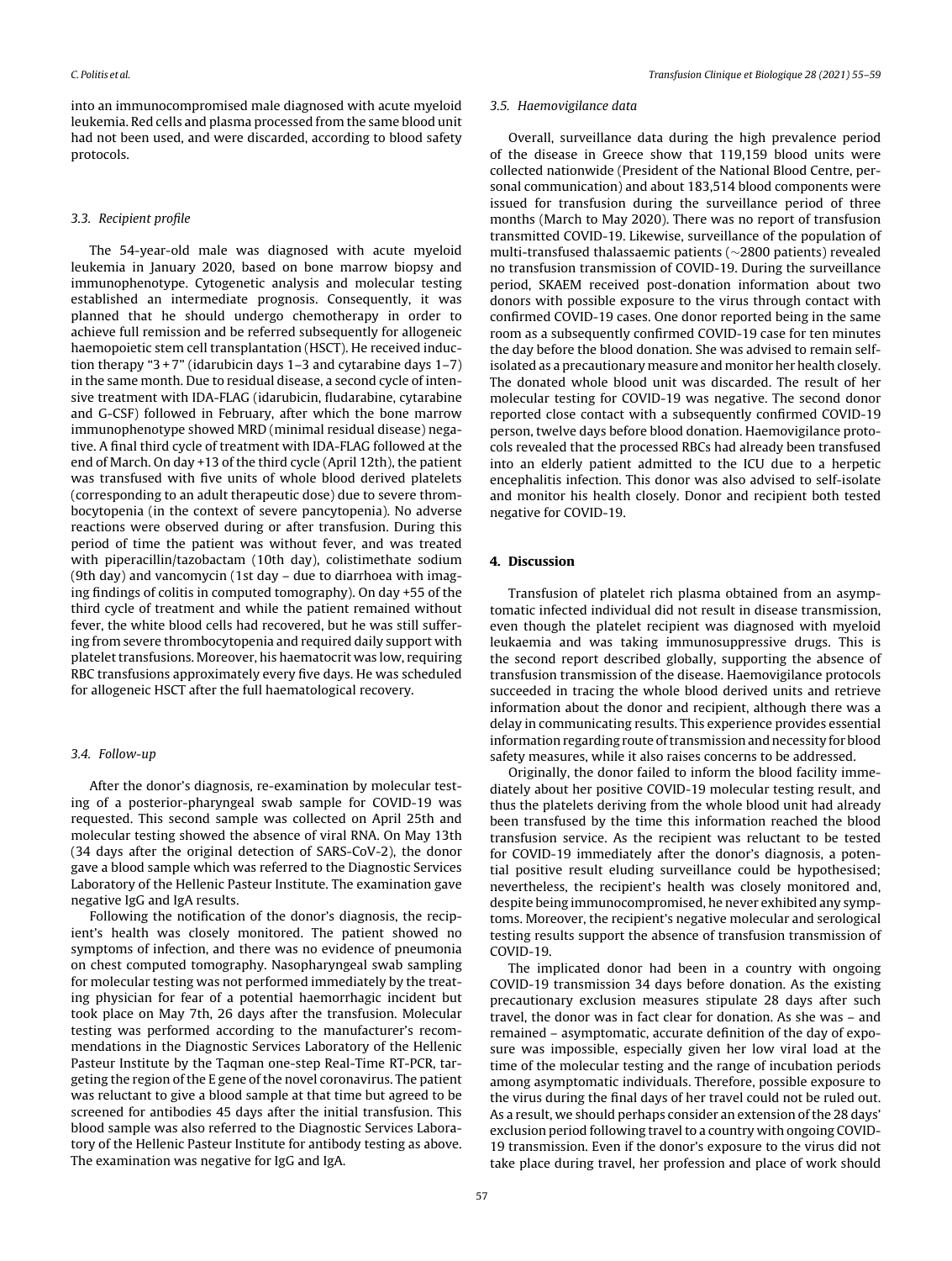<span id="page-3-0"></span>have been enough to categorize her among individuals at highrisk of infection. This parameter should perhaps be added to the precautionary exclusion measures implemented for blood safety.

A possible solution for the timely discovery of infected donors could be the application of point-of-care test cassettes for serological screening of COVID-19. In our case, screening of the donor revealed the absence of antibodies circulating in her blood. Asymptomatic COVID-19 individuals display lower viral loads than those requiring hospitalisation and may generate lower levels and different patterns of antibodies [\[26–30\].](#page-4-0) In general, the sicker one becomes due to an infection, the more robust is the immune response that is triggered, and consequently more robust immunity is acquired. Serological screening of the donor was performed approximately 4–8 weeks after the assumed date of exposure to the virus and the result was negative. That the donor remained asymptomatic throughout suggests that either she failed to produce antibodies, or antibody secretion was below the detection limit, or she had not yet seroconverted at the time of sampling. There are as yet no data regarding the extent and duration of immunity to the virus and it might be a long time before such information becomes available. We should accept the fact that at that time a perfect test did not exist  $[28-32]$ , and therefore consider the addition of more stringent criteria to the existing ones to avoid the potential transmission of this infection by blood transfusion, such as precautionary deferral from blood donation based on the profession and place of work of candidate donors, as well as the extension of exclusion periods after travelling.

## **5. Conclusion**

Asymptomatic transmission of SARS-CoV-2 remains the Achilles' heel of public health strategies for COVID-19 pandemic control. Symptom-based screening is useful, but epidemiological evaluation of COVID-19 data strongly demonstrates that COVID-19 transmission from asymptomatic individuals may play a critical role in this pandemic status.

In order to ensure blood safety, most blood transfusion services implement precautionary measures during an outbreak, which involve:

- body temperature and symptom screening of all donors;
- wider screening questionnaire regarding donors' contacts with suspected or confirmed COVID-19 cases and travel to areas with local transmission of SARS-CoV-2 within a certain time period;
- educating donors to inform blood transfusion services of any symptoms and physical condition after the donation;
- recalling untransfused blood products from infected donors, and;
- deferral of currently or recently infected donors.

Additional measures, such as excluding donors at high-risk of infection, the application of point-of-care test cassettes for serological screening (once a test with high sensitivity and specificity is developed), and the extension of the exclusion period after travel to areas with local transmission of SARS-CoV-2 should be considered.

In such circumstances of great demand and shortage, along with all the limitations and "lists of unknowns" in serological and molecular testing, the fact remains that haemovigilance is the essential tool for blood safety. In our study (referring to the period from March to May 2020), haemovigilance suggested the absence of transmission of COVID-19 through blood components, thus supporting the hypothesis that, even if it cannot yet be definitively ruled out, COVID-19 is not transmitted through blood transfusion.

#### **Authorship contributions**

CP designed and coordinated the study, edited the manuscript and provided critical revision. MP and GK collected and analyzed data. AT and AM edited and reviewed the manuscript. LP analyzed data, prepared and edited the manuscript. CR edited and reviewed the manuscript. MA provided technical support and submitted the manuscript for publication.

## **Disclosure of interest**

The authors declare that they have no competing interest.

#### **References**

- [1] [Zhu](http://refhub.elsevier.com/S1246-7820(20)30145-2/sbref0165) [N,](http://refhub.elsevier.com/S1246-7820(20)30145-2/sbref0165) [Zhang](http://refhub.elsevier.com/S1246-7820(20)30145-2/sbref0165) [D,](http://refhub.elsevier.com/S1246-7820(20)30145-2/sbref0165) [Wang](http://refhub.elsevier.com/S1246-7820(20)30145-2/sbref0165) [W,](http://refhub.elsevier.com/S1246-7820(20)30145-2/sbref0165) [Li](http://refhub.elsevier.com/S1246-7820(20)30145-2/sbref0165) [X,](http://refhub.elsevier.com/S1246-7820(20)30145-2/sbref0165) [Yang](http://refhub.elsevier.com/S1246-7820(20)30145-2/sbref0165) [B,](http://refhub.elsevier.com/S1246-7820(20)30145-2/sbref0165) [Song](http://refhub.elsevier.com/S1246-7820(20)30145-2/sbref0165) [J,](http://refhub.elsevier.com/S1246-7820(20)30145-2/sbref0165) [et](http://refhub.elsevier.com/S1246-7820(20)30145-2/sbref0165) [al.](http://refhub.elsevier.com/S1246-7820(20)30145-2/sbref0165) [A](http://refhub.elsevier.com/S1246-7820(20)30145-2/sbref0165) [novel](http://refhub.elsevier.com/S1246-7820(20)30145-2/sbref0165) [coronavirus](http://refhub.elsevier.com/S1246-7820(20)30145-2/sbref0165) [from](http://refhub.elsevier.com/S1246-7820(20)30145-2/sbref0165) [patients](http://refhub.elsevier.com/S1246-7820(20)30145-2/sbref0165) [with](http://refhub.elsevier.com/S1246-7820(20)30145-2/sbref0165) [pneumonia](http://refhub.elsevier.com/S1246-7820(20)30145-2/sbref0165) [in](http://refhub.elsevier.com/S1246-7820(20)30145-2/sbref0165) [China,](http://refhub.elsevier.com/S1246-7820(20)30145-2/sbref0165) [2019.](http://refhub.elsevier.com/S1246-7820(20)30145-2/sbref0165) [N](http://refhub.elsevier.com/S1246-7820(20)30145-2/sbref0165) [Engl](http://refhub.elsevier.com/S1246-7820(20)30145-2/sbref0165) [J](http://refhub.elsevier.com/S1246-7820(20)30145-2/sbref0165) [Med](http://refhub.elsevier.com/S1246-7820(20)30145-2/sbref0165) [2020;382:727](http://refhub.elsevier.com/S1246-7820(20)30145-2/sbref0165)–[33.](http://refhub.elsevier.com/S1246-7820(20)30145-2/sbref0165)
- [2] Huang C, Wang Y, Li X, Ren L, Zhao J, Hu Y, et al. Clinical features of patients infected with 2019 novel coronavirus in Wuhan. China Lancet 2020, [http://dx.doi.org/10.1016/S0140-6736\(20\)30183-5.](dx.doi.org/10.1016/S0140-6736(20)30183-5)
- [3] [Li](http://refhub.elsevier.com/S1246-7820(20)30145-2/sbref0175) [Q,](http://refhub.elsevier.com/S1246-7820(20)30145-2/sbref0175) [Guan](http://refhub.elsevier.com/S1246-7820(20)30145-2/sbref0175) [X,](http://refhub.elsevier.com/S1246-7820(20)30145-2/sbref0175) [Wu](http://refhub.elsevier.com/S1246-7820(20)30145-2/sbref0175) [P,](http://refhub.elsevier.com/S1246-7820(20)30145-2/sbref0175) [Wang](http://refhub.elsevier.com/S1246-7820(20)30145-2/sbref0175) [X,](http://refhub.elsevier.com/S1246-7820(20)30145-2/sbref0175) [Zhou](http://refhub.elsevier.com/S1246-7820(20)30145-2/sbref0175) [L,](http://refhub.elsevier.com/S1246-7820(20)30145-2/sbref0175) [Tong](http://refhub.elsevier.com/S1246-7820(20)30145-2/sbref0175) [Y,](http://refhub.elsevier.com/S1246-7820(20)30145-2/sbref0175) [et](http://refhub.elsevier.com/S1246-7820(20)30145-2/sbref0175) [al.](http://refhub.elsevier.com/S1246-7820(20)30145-2/sbref0175) [Early](http://refhub.elsevier.com/S1246-7820(20)30145-2/sbref0175) [transmission](http://refhub.elsevier.com/S1246-7820(20)30145-2/sbref0175) [dynam](http://refhub.elsevier.com/S1246-7820(20)30145-2/sbref0175)[ics](http://refhub.elsevier.com/S1246-7820(20)30145-2/sbref0175) [in](http://refhub.elsevier.com/S1246-7820(20)30145-2/sbref0175) [Wuhan,](http://refhub.elsevier.com/S1246-7820(20)30145-2/sbref0175) [China,](http://refhub.elsevier.com/S1246-7820(20)30145-2/sbref0175) [of](http://refhub.elsevier.com/S1246-7820(20)30145-2/sbref0175) [novel](http://refhub.elsevier.com/S1246-7820(20)30145-2/sbref0175) [coronavirus-infected](http://refhub.elsevier.com/S1246-7820(20)30145-2/sbref0175) [pneumonia.](http://refhub.elsevier.com/S1246-7820(20)30145-2/sbref0175) [N](http://refhub.elsevier.com/S1246-7820(20)30145-2/sbref0175) [Engl](http://refhub.elsevier.com/S1246-7820(20)30145-2/sbref0175) [J](http://refhub.elsevier.com/S1246-7820(20)30145-2/sbref0175) [Med](http://refhub.elsevier.com/S1246-7820(20)30145-2/sbref0175) [2020;382:1199](http://refhub.elsevier.com/S1246-7820(20)30145-2/sbref0175)–[207.](http://refhub.elsevier.com/S1246-7820(20)30145-2/sbref0175)
- [4] [Chan](http://refhub.elsevier.com/S1246-7820(20)30145-2/sbref0180) [JF,](http://refhub.elsevier.com/S1246-7820(20)30145-2/sbref0180) [Yuan](http://refhub.elsevier.com/S1246-7820(20)30145-2/sbref0180) [S,](http://refhub.elsevier.com/S1246-7820(20)30145-2/sbref0180) [Kok](http://refhub.elsevier.com/S1246-7820(20)30145-2/sbref0180) [KH,](http://refhub.elsevier.com/S1246-7820(20)30145-2/sbref0180) [To](http://refhub.elsevier.com/S1246-7820(20)30145-2/sbref0180) [KK,](http://refhub.elsevier.com/S1246-7820(20)30145-2/sbref0180) [Chu](http://refhub.elsevier.com/S1246-7820(20)30145-2/sbref0180) [H,](http://refhub.elsevier.com/S1246-7820(20)30145-2/sbref0180) [Yang](http://refhub.elsevier.com/S1246-7820(20)30145-2/sbref0180) [J,](http://refhub.elsevier.com/S1246-7820(20)30145-2/sbref0180) [et](http://refhub.elsevier.com/S1246-7820(20)30145-2/sbref0180) [al.](http://refhub.elsevier.com/S1246-7820(20)30145-2/sbref0180) [A](http://refhub.elsevier.com/S1246-7820(20)30145-2/sbref0180) [familial](http://refhub.elsevier.com/S1246-7820(20)30145-2/sbref0180) [cluster](http://refhub.elsevier.com/S1246-7820(20)30145-2/sbref0180) [of](http://refhub.elsevier.com/S1246-7820(20)30145-2/sbref0180) [pneu](http://refhub.elsevier.com/S1246-7820(20)30145-2/sbref0180)[monia](http://refhub.elsevier.com/S1246-7820(20)30145-2/sbref0180) [associated](http://refhub.elsevier.com/S1246-7820(20)30145-2/sbref0180) [with](http://refhub.elsevier.com/S1246-7820(20)30145-2/sbref0180) [the](http://refhub.elsevier.com/S1246-7820(20)30145-2/sbref0180) [2019](http://refhub.elsevier.com/S1246-7820(20)30145-2/sbref0180) [novel](http://refhub.elsevier.com/S1246-7820(20)30145-2/sbref0180) [coronavirus](http://refhub.elsevier.com/S1246-7820(20)30145-2/sbref0180) [indicating](http://refhub.elsevier.com/S1246-7820(20)30145-2/sbref0180) [person-to-person](http://refhub.elsevier.com/S1246-7820(20)30145-2/sbref0180) [transmission:](http://refhub.elsevier.com/S1246-7820(20)30145-2/sbref0180) [a](http://refhub.elsevier.com/S1246-7820(20)30145-2/sbref0180) [study](http://refhub.elsevier.com/S1246-7820(20)30145-2/sbref0180) [of](http://refhub.elsevier.com/S1246-7820(20)30145-2/sbref0180) [a](http://refhub.elsevier.com/S1246-7820(20)30145-2/sbref0180) [family](http://refhub.elsevier.com/S1246-7820(20)30145-2/sbref0180) [cluster.](http://refhub.elsevier.com/S1246-7820(20)30145-2/sbref0180) [Lancet](http://refhub.elsevier.com/S1246-7820(20)30145-2/sbref0180) [2020;395:514–23.](http://refhub.elsevier.com/S1246-7820(20)30145-2/sbref0180)
- [5] Report of clustering pneumonia of unknown etiology in City. Wuhan Municipal Health Commission; 2019 [Available from: [http://wjw.wuhan.gov.cn/front/web/showDetail/2019123108989\]](http://wjw.wuhan.gov.cn/front/web/showDetail/2019123108989).
- [6] [Tan](http://refhub.elsevier.com/S1246-7820(20)30145-2/sbref0190) [WJ,](http://refhub.elsevier.com/S1246-7820(20)30145-2/sbref0190) [Zhao](http://refhub.elsevier.com/S1246-7820(20)30145-2/sbref0190) [X,](http://refhub.elsevier.com/S1246-7820(20)30145-2/sbref0190) [Ma](http://refhub.elsevier.com/S1246-7820(20)30145-2/sbref0190) [XJ,](http://refhub.elsevier.com/S1246-7820(20)30145-2/sbref0190) [et](http://refhub.elsevier.com/S1246-7820(20)30145-2/sbref0190) [al.](http://refhub.elsevier.com/S1246-7820(20)30145-2/sbref0190) [A](http://refhub.elsevier.com/S1246-7820(20)30145-2/sbref0190) [novel](http://refhub.elsevier.com/S1246-7820(20)30145-2/sbref0190) [coronavirus](http://refhub.elsevier.com/S1246-7820(20)30145-2/sbref0190) [genome](http://refhub.elsevier.com/S1246-7820(20)30145-2/sbref0190) [identified](http://refhub.elsevier.com/S1246-7820(20)30145-2/sbref0190) [in](http://refhub.elsevier.com/S1246-7820(20)30145-2/sbref0190) [a](http://refhub.elsevier.com/S1246-7820(20)30145-2/sbref0190) [clus](http://refhub.elsevier.com/S1246-7820(20)30145-2/sbref0190)[ter](http://refhub.elsevier.com/S1246-7820(20)30145-2/sbref0190) [of](http://refhub.elsevier.com/S1246-7820(20)30145-2/sbref0190) [pneumonia](http://refhub.elsevier.com/S1246-7820(20)30145-2/sbref0190) [cases](http://refhub.elsevier.com/S1246-7820(20)30145-2/sbref0190) [Wuhan,](http://refhub.elsevier.com/S1246-7820(20)30145-2/sbref0190) [China](http://refhub.elsevier.com/S1246-7820(20)30145-2/sbref0190) [2019–2020.](http://refhub.elsevier.com/S1246-7820(20)30145-2/sbref0190) [China](http://refhub.elsevier.com/S1246-7820(20)30145-2/sbref0190) [CDC](http://refhub.elsevier.com/S1246-7820(20)30145-2/sbref0190) [Weekly](http://refhub.elsevier.com/S1246-7820(20)30145-2/sbref0190) [2020;2:](http://refhub.elsevier.com/S1246-7820(20)30145-2/sbref0190)
- $61-2.$  [7] World World Health Organization. WHO timeline-COVID-19;<br>2020 [Accessed on 31st March 2020. Available from: [Accessed on 31st March 2020. Available from: [https://www.who.int/news-room/detail/27-04-2020-who-timeline-covid-19\]](https://www.who.int/news-room/detail/27-04-2020-who-timeline-covid-19).
- [8] Peeri NC, Shrestha N, Rahman MS, et al. The SARS, MERS and novel coronavirus (COVID-19) epidemics, the newest and biggest global health threats: what lessons have we learned? Int J Epidemiol 2020, [http://dx.doi.org/10.1093/ije/dyaa033](dx.doi.org/10.1093/ije/dyaa033) [Epub ahead of print. Article in press].
- [9] [Su](http://refhub.elsevier.com/S1246-7820(20)30145-2/sbref0205) [S,](http://refhub.elsevier.com/S1246-7820(20)30145-2/sbref0205) [Wong](http://refhub.elsevier.com/S1246-7820(20)30145-2/sbref0205) [G,](http://refhub.elsevier.com/S1246-7820(20)30145-2/sbref0205) [Shi](http://refhub.elsevier.com/S1246-7820(20)30145-2/sbref0205) [W,](http://refhub.elsevier.com/S1246-7820(20)30145-2/sbref0205) [et](http://refhub.elsevier.com/S1246-7820(20)30145-2/sbref0205) [al.](http://refhub.elsevier.com/S1246-7820(20)30145-2/sbref0205) [Epidemiology,](http://refhub.elsevier.com/S1246-7820(20)30145-2/sbref0205) [genetic](http://refhub.elsevier.com/S1246-7820(20)30145-2/sbref0205) [recombination,](http://refhub.elsevier.com/S1246-7820(20)30145-2/sbref0205) [and](http://refhub.elsevier.com/S1246-7820(20)30145-2/sbref0205) [patho](http://refhub.elsevier.com/S1246-7820(20)30145-2/sbref0205)[genesis](http://refhub.elsevier.com/S1246-7820(20)30145-2/sbref0205) [of](http://refhub.elsevier.com/S1246-7820(20)30145-2/sbref0205) [coronaviruses.](http://refhub.elsevier.com/S1246-7820(20)30145-2/sbref0205) [Trends](http://refhub.elsevier.com/S1246-7820(20)30145-2/sbref0205) [Microbiol](http://refhub.elsevier.com/S1246-7820(20)30145-2/sbref0205) [2016;24:490–502.](http://refhub.elsevier.com/S1246-7820(20)30145-2/sbref0205)
- [10] [Cui](http://refhub.elsevier.com/S1246-7820(20)30145-2/sbref0210) [J,](http://refhub.elsevier.com/S1246-7820(20)30145-2/sbref0210) [Li](http://refhub.elsevier.com/S1246-7820(20)30145-2/sbref0210) [F,](http://refhub.elsevier.com/S1246-7820(20)30145-2/sbref0210) [Shi](http://refhub.elsevier.com/S1246-7820(20)30145-2/sbref0210) [ZL.](http://refhub.elsevier.com/S1246-7820(20)30145-2/sbref0210) [Origin](http://refhub.elsevier.com/S1246-7820(20)30145-2/sbref0210) [and](http://refhub.elsevier.com/S1246-7820(20)30145-2/sbref0210) [evolution](http://refhub.elsevier.com/S1246-7820(20)30145-2/sbref0210) [of](http://refhub.elsevier.com/S1246-7820(20)30145-2/sbref0210) [pathogenic](http://refhub.elsevier.com/S1246-7820(20)30145-2/sbref0210) [coronaviruses.](http://refhub.elsevier.com/S1246-7820(20)30145-2/sbref0210) [Nat](http://refhub.elsevier.com/S1246-7820(20)30145-2/sbref0210) [Rev](http://refhub.elsevier.com/S1246-7820(20)30145-2/sbref0210) [Microbiol](http://refhub.elsevier.com/S1246-7820(20)30145-2/sbref0210) [2019;17:181](http://refhub.elsevier.com/S1246-7820(20)30145-2/sbref0210)–[92.](http://refhub.elsevier.com/S1246-7820(20)30145-2/sbref0210)
- [11] [Jonsdottir](http://refhub.elsevier.com/S1246-7820(20)30145-2/sbref0215) [HR,](http://refhub.elsevier.com/S1246-7820(20)30145-2/sbref0215) [Dijkman](http://refhub.elsevier.com/S1246-7820(20)30145-2/sbref0215) [R.](http://refhub.elsevier.com/S1246-7820(20)30145-2/sbref0215) [Coronaviruses](http://refhub.elsevier.com/S1246-7820(20)30145-2/sbref0215) [and](http://refhub.elsevier.com/S1246-7820(20)30145-2/sbref0215) [the](http://refhub.elsevier.com/S1246-7820(20)30145-2/sbref0215) [human](http://refhub.elsevier.com/S1246-7820(20)30145-2/sbref0215) [airway:](http://refhub.elsevier.com/S1246-7820(20)30145-2/sbref0215) [a](http://refhub.elsevier.com/S1246-7820(20)30145-2/sbref0215) [universal](http://refhub.elsevier.com/S1246-7820(20)30145-2/sbref0215) [system](http://refhub.elsevier.com/S1246-7820(20)30145-2/sbref0215) [for](http://refhub.elsevier.com/S1246-7820(20)30145-2/sbref0215) [virus-host](http://refhub.elsevier.com/S1246-7820(20)30145-2/sbref0215) [interaction](http://refhub.elsevier.com/S1246-7820(20)30145-2/sbref0215) [studies.](http://refhub.elsevier.com/S1246-7820(20)30145-2/sbref0215) [Virol](http://refhub.elsevier.com/S1246-7820(20)30145-2/sbref0215) [J](http://refhub.elsevier.com/S1246-7820(20)30145-2/sbref0215) [2016;13:24.](http://refhub.elsevier.com/S1246-7820(20)30145-2/sbref0215)
- [12] [Jonsdottir](http://refhub.elsevier.com/S1246-7820(20)30145-2/sbref0220) [HR,](http://refhub.elsevier.com/S1246-7820(20)30145-2/sbref0220) [Dijkman](http://refhub.elsevier.com/S1246-7820(20)30145-2/sbref0220) [R.](http://refhub.elsevier.com/S1246-7820(20)30145-2/sbref0220) [Coronaviruses](http://refhub.elsevier.com/S1246-7820(20)30145-2/sbref0220) [and](http://refhub.elsevier.com/S1246-7820(20)30145-2/sbref0220) [the](http://refhub.elsevier.com/S1246-7820(20)30145-2/sbref0220) [human](http://refhub.elsevier.com/S1246-7820(20)30145-2/sbref0220) [airway:](http://refhub.elsevier.com/S1246-7820(20)30145-2/sbref0220) [a](http://refhub.elsevier.com/S1246-7820(20)30145-2/sbref0220) [universal](http://refhub.elsevier.com/S1246-7820(20)30145-2/sbref0220) [system](http://refhub.elsevier.com/S1246-7820(20)30145-2/sbref0220) [for](http://refhub.elsevier.com/S1246-7820(20)30145-2/sbref0220) [virus-host](http://refhub.elsevier.com/S1246-7820(20)30145-2/sbref0220) [interaction](http://refhub.elsevier.com/S1246-7820(20)30145-2/sbref0220) [studies.](http://refhub.elsevier.com/S1246-7820(20)30145-2/sbref0220) [Virol](http://refhub.elsevier.com/S1246-7820(20)30145-2/sbref0220) [J](http://refhub.elsevier.com/S1246-7820(20)30145-2/sbref0220) [2016;13:24.](http://refhub.elsevier.com/S1246-7820(20)30145-2/sbref0220)
- [13] Chang L, Yan Y, Wang L. Coronavirus disease 2019: coronaviruses and blood safety. Transfusion Medicine Reviews 2020, [http://dx.doi.org/10.1016/j.tmrv.2020.02.003](dx.doi.org/10.1016/j.tmrv.2020.02.003).
- [14] Cho HJ, Koo JW, Roh SK, Kim YK, Suh JS, Moon JH, et al. COVID-19 transmission and blood transfusion: a case report. J Infect Public Health 2020, [http://dx.doi.org/10.1016/j.jiph.2020.05.001](dx.doi.org/10.1016/j.jiph.2020.05.001).
- [15] Update: impact of 2019 novel coronavirus and blood safety. American Association of Blood Banks; 2020 [Accessed on 31st March 2020. Available from: [http://www.aabb.org/advocacy/regulatorygovernment/Documents/Impact-of](http://www.aabb.org/advocacy/regulatorygovernment/Documents/Impact-of-2019-Novel-Coronavirus-onBlood-Donation.pdf) [-2019-Novel-Coronavirus-onBlood-Donation.pdf](http://www.aabb.org/advocacy/regulatorygovernment/Documents/Impact-of-2019-Novel-Coronavirus-onBlood-Donation.pdf)].
- [16] World Health Organization. Maintaining a safe and adequate blood supply during the pandemic outbreak of coronavirus disease (COVID-19): interim guidance; 2020 [Available from: [https://apps.who.](https://apps.who.int/iris/bitstream/handle/10665/331523/WHO-2019-nCoV-BloodSupply-2020.1-eng.pdf) [int/iris/bitstream/handle/10665/331523/WHO-2019-nCoV-BloodSupply-2020](https://apps.who.int/iris/bitstream/handle/10665/331523/WHO-2019-nCoV-BloodSupply-2020.1-eng.pdf) [.1-eng.pdf\]](https://apps.who.int/iris/bitstream/handle/10665/331523/WHO-2019-nCoV-BloodSupply-2020.1-eng.pdf).
- [17] Centers for Disease Control and Prevention. Guidance for Blood and Plasma Facilities;
- [cdc.gov/coronavirus/2019-ncov/hcp/blood-and-plasma-collection.html](https://www.cdc.gov/coronavirus/2019-ncov/hcp/blood-and-plasma-collection.html)]. [18] European Centers for Disease Control and Prevention. Coronavirus disease 2019 (COVID-19) in the EU/EEA and the UK: rapid risk assessment; 2020 [Available from: [https://www.ecdc.europa.eu/](https://www.ecdc.europa.eu/sites/default/files/documents/covid-19-rapid-risk-assessment-coronavirus-disease-2019-eighth-update-8-april-2020.pdf) [sites/default/files/documents/covid-19-rapid-risk-assessment-coronavirus](https://www.ecdc.europa.eu/sites/default/files/documents/covid-19-rapid-risk-assessment-coronavirus-disease-2019-eighth-update-8-april-2020.pdf)[disease-2019-eighth-update-8-april-2020.pdf](https://www.ecdc.europa.eu/sites/default/files/documents/covid-19-rapid-risk-assessment-coronavirus-disease-2019-eighth-update-8-april-2020.pdf)].
- [19] Thalassaemia International Federation. BLOOD & COVID-19. An informational guide from the Thalassaemia International Fed-<br>eration (TIF); 2020 [Available from: https://pagepressjournals. eration (TIF); 2020 [Available from: [https://pagepressjournals.](https://pagepressjournals.org/public/thal/Haemoglobin_Disorders_Blood_COVID 19_V2.pdf) [org/public/thal/Haemoglobin](https://pagepressjournals.org/public/thal/Haemoglobin_Disorders_Blood_COVID 19_V2.pdf) Disorders Blood COVID 19 V2.pdf].
- [20] Franchini M, Farrugia A, Velati C, Zanetti A, Romano L, Grazzini G, et al. The Impact ofthe SARS-CoV-2 outbreak on the safety and availability of blood transfusions in Italy. Vox Sang 2020, [http://dx.doi.org/10.1111/vox.12928](dx.doi.org/10.1111/vox.12928) [Article in press].
- [21] [Cai](http://refhub.elsevier.com/S1246-7820(20)30145-2/sbref0265) [X,](http://refhub.elsevier.com/S1246-7820(20)30145-2/sbref0265) [Ren](http://refhub.elsevier.com/S1246-7820(20)30145-2/sbref0265) [M,](http://refhub.elsevier.com/S1246-7820(20)30145-2/sbref0265) [Chen](http://refhub.elsevier.com/S1246-7820(20)30145-2/sbref0265) [F,](http://refhub.elsevier.com/S1246-7820(20)30145-2/sbref0265) [Li](http://refhub.elsevier.com/S1246-7820(20)30145-2/sbref0265) [L,](http://refhub.elsevier.com/S1246-7820(20)30145-2/sbref0265) [Lei](http://refhub.elsevier.com/S1246-7820(20)30145-2/sbref0265) [H,](http://refhub.elsevier.com/S1246-7820(20)30145-2/sbref0265) [Wang](http://refhub.elsevier.com/S1246-7820(20)30145-2/sbref0265) [X.](http://refhub.elsevier.com/S1246-7820(20)30145-2/sbref0265) [Blood](http://refhub.elsevier.com/S1246-7820(20)30145-2/sbref0265) [transfusion](http://refhub.elsevier.com/S1246-7820(20)30145-2/sbref0265) [during](http://refhub.elsevier.com/S1246-7820(20)30145-2/sbref0265) [the](http://refhub.elsevier.com/S1246-7820(20)30145-2/sbref0265) [COVID-19](http://refhub.elsevier.com/S1246-7820(20)30145-2/sbref0265) [outbreak.](http://refhub.elsevier.com/S1246-7820(20)30145-2/sbref0265) [Blood](http://refhub.elsevier.com/S1246-7820(20)30145-2/sbref0265) [Transfus](http://refhub.elsevier.com/S1246-7820(20)30145-2/sbref0265) [2020;18:79](http://refhub.elsevier.com/S1246-7820(20)30145-2/sbref0265)–[82.](http://refhub.elsevier.com/S1246-7820(20)30145-2/sbref0265)